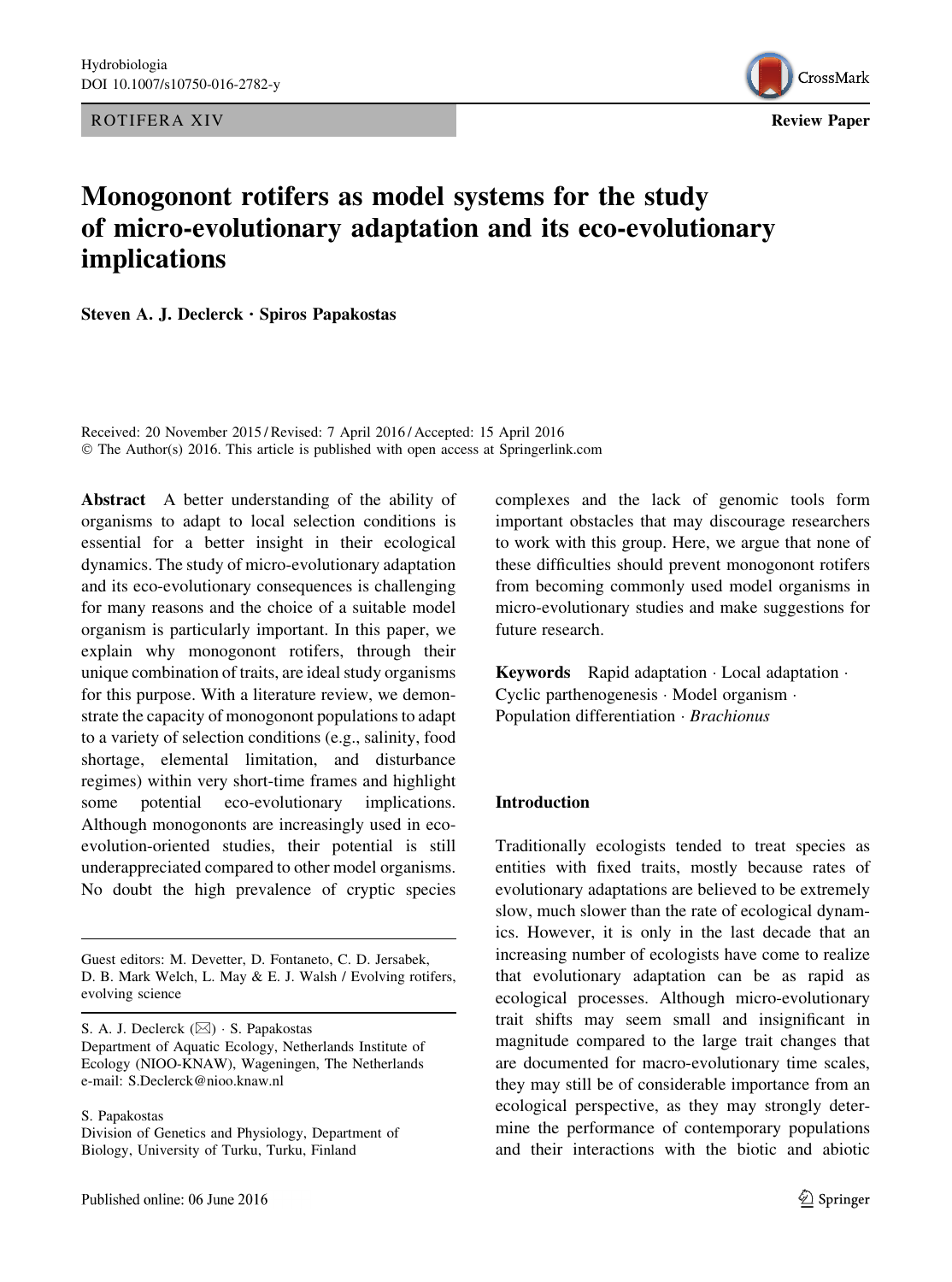environment. Indeed, a better understanding of the ability of organisms to adapt rapidly to local selection conditions may be a key to better understanding the persistence of individual populations in a changing environment through evolutionary rescue (Bell, [2013\)](#page-11-0) or the dynamics of geographic range expansions (Van Doorslaer et al., [2009](#page-13-0); Burton et al., [2010\)](#page-11-0). Rapid adaptation is also a potentially important determinant of gene flow among populations (monopolization hypothesis; De Meester et al., [2002](#page-11-0)), and is a key process in the theoretical framework of evolving metacommunities (Urban et al., [2012](#page-13-0)). Furthermore, the consequences of evolutionary changes in the phenotype of organisms may go as far as impacting the functioning of entire ecosystems (Matthews et al., [2011,](#page-12-0) [2014](#page-12-0); Miner et al., [2012\)](#page-12-0).

The study of micro-evolutionary adaptation and its eco-evolutionary consequences is challenging for many reasons. The choice of a suitable model organism is particularly crucial. Cladocerans and monogonont rotifers both share a set of traits that make them ideal model organisms for the study of microevolution in metazoans (Fussmann, [2011;](#page-12-0) Miner et al., [2012](#page-12-0)). They are relatively small and easy to handle and culture. Their short generation time allows for rapid evolutionary trait responses. Importantly, two additional features associated with their cyclic parthenogenetic reproduction distinguish them from many other metazoans and make them especially amenable for work on rapid evolution: i.e., the alternation of clonal with sexual reproduction and the tight link between sexual reproduction and the formation of diapausing eggs. Clonal reproduction permits individual genotypes to be maintained for many generations in the lab and replicated in experiments, making easy comparison of traits among genotypes possible (e.g., calculation of broad sense heritabilities, study of genotype x environment interactions). It also enables researchers to control for genetic variation and as such facilitates the study of (the molecular basis of) phenotypic plasticity (Jeyasingh et al., [2011\)](#page-12-0) and epigenetic control mechanisms. With diapausing eggs, populations can survive adverse conditions and disperse both in space and time. A nice feature of these eggs is that they can be used to reconstruct evolutionary trajectories of natural populations through time via the 'resurrection' of genotypes that may be recovered from stratified lake sediments (Kerfoot et al., [1999](#page-12-0); Decaestecker et al., [2007](#page-12-0); Frisch et al., [2014\)](#page-12-0).

The possibilities offered by this unique combination of traits have been intensively exploited in research on Daphnia (Miner et al., [2012\)](#page-12-0). However, this is much less so in the case of monogonont rotifers. In our opinion, this is remarkable because monogonont rotifers have at least four additional advantages, especially for experimental evolution work: (1) generation times in monogononts are much shorter than in cladocerans. As a result, population level trait responses to selection regimes will potentially be much faster in monogononts (assuming equal heritability levels); (2) Monogononts easily engage in sexual reproduction under experimental conditions and sexually produced diapausing eggs have been observed to hatch very quickly, i.e., within a few days (Becks & Agrawal, [2012](#page-11-0); Martínez-Ruiz & García-Roger, [2015\)](#page-12-0). This allows the recruitment of new genotypes within a short time span (Declerck et al., [2015\)](#page-12-0). Although sexual recombination may initially slow down evolution in populations due to 'genetic slippage' (Lynch & Deng, [1994](#page-12-0)), it strongly increases genotypic diversity in experimental populations and as such broadens the genetic basis for selection to act on (Becks & Agrawal, [2012](#page-11-0)). As a result, short-term micro-evolutionary adaptation is not confined to clonal selection, but can additionally be fueled by sexual recombination. This is expected to be especially important in selection experiments where initial levels of genotypic diversity are limited. (3) The study of evolution in laboratory populations requires effective population sizes large enough to reduce the effect of drift. Due to their smaller body size, monogonont rotifer populations can be maintained under high densities under laboratory conditions. Populations of thousands of individuals can relatively easily be kept in volumes of only one to a few liters. As a result, selection experiments can be performed in the lab under standardized experimental conditions, and do not require large-scale outdoor facilities as is typical in cladocerans. (4) Monogononts are the only aquatic metazoans that can be kept under steady state conditions in chemostats or semi-continuous batch cultures (Walz, [1993\)](#page-13-0). At steady state, the size and demographic structure of a population are constant because mortality and dilution losses are precisely compensated by food-limited population growth on a continuous basis. The maintenance of steady state in laboratory evolution experiments is a great asset for several reasons. One important advantage is that it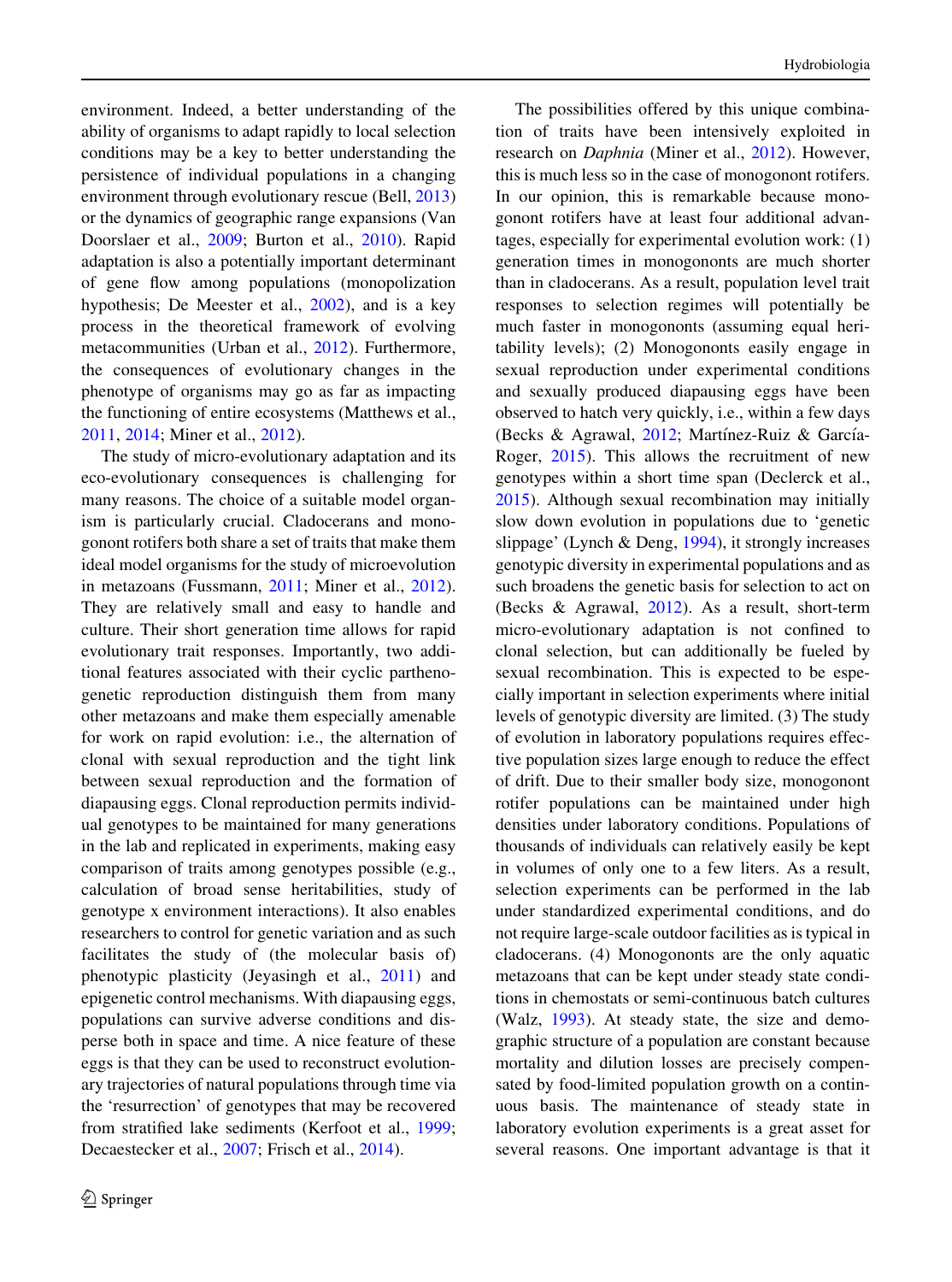reduces interference of drift effects with the selection process, drift effects that otherwise may result from genetic bottle necks associated with the typical boom and bust cycles of ordinary batch cultures. Furthermore, steady state conditions in common garden experiments permit to study the potential for ecoevolutionary feedbacks simultaneously with the assessment of local adaptation itself (Declerck et al., [2015\)](#page-12-0).

This paper has the aim to provide an overview of how and to what extent monogononts have been used in studies on micro-evolutionary adaptation. First, we give a brief introduction to the different approaches used for testing micro-evolutionary adaptation in field and laboratory populations. We then proceed with a review of studies that have investigated micro-evolutionary adaptation in monogononts and its eco-evolutionary consequences. Next, we discuss the potential reasons why monogonont rotifers are relatively underexploited as study organisms compared to cladocerans like *Daphnia* and try to identify the major hurdles that should be addressed in order to promote the group as a model system. Finally, we give suggestions for further research.

## Testing the hypothesis of local adaptation using monogonont rotifers

Theories of micro-evolutionary adaptation and approaches for its examination have been elaborately described by others (Hendry & Kinnison, [1999](#page-12-0); Kawecki & Ebert,  $2004$ ), so we will limit ourselves here to a short introduction to this topic and highlight the approaches most frequently adopted in studies with monogonont rotifers. The most straightforward way of studying micro-evolutionary adaptation to local selection conditions is by comparing evolved populations with their ancestral populations. Ideally, the fitness of genotypes from both population types can be experimentally compared under identical contemporary environmental conditions (i.e., a common garden). Micro-evolutionary adaptation can be demonstrated when the evolved population has a higher fitness than the ancestral one (Fig. [1a](#page-3-0)). Repetition of fitness assays during the adaptation process may also allow a detailed study of the evolutionary trajectory and an assessment of rates of microevolutionary trait changes. Unfortunately, such an

approach is often unfeasible because ancestral populations are not available for study. An alternative approach is to compare 'sister' populations with a common ancestral origin that have been exposed to habitats with different selection pressures. By exposing each of the populations to each of the habitat conditions, local adaptation can be demonstrated if populations show systematically higher fitness under the conditions of their own habitat compared to populations that have evolved under different conditions (Fig. [1b](#page-3-0); Kawecki & Ebert, [2004\)](#page-12-0). Although this approach precludes the estimation of evolutionary rates, it allows studying adaptation along gradients of selection conditions and, in some cases, to derive rates at which populations differentiate.

The study of micro-evolutionary adaptation can be based on field as well as laboratory populations. Laboratory studies typically involve a selection experiment where replicate populations originating from the same ancestral field population are exposed to well-defined selection conditions for multiple generations. Subsequently, evolutionary adaptation is then tested in assays with a common garden design. In these assays, fitness of genotypes (in the case of monogononts: clones) is compared between 'evolved' and 'ancestral' populations (Fig. [1a](#page-3-0)) or between populations from contrasting selection conditions (Fig. [1](#page-3-0)b). Field-based studies most often have a similar approach, except that genotypes are isolated from natural populations. Given the difficulties associated with performing common garden experiments under field conditions, habitat conditions are most often mimicked in the laboratory. Both approaches have important advantages and disadvantages. Field studies have the potential of revealing how and to what extent specific environmental factors drive patterns of genetic adaptation in real-world metapopulations provided that the relevant factors causing diverging selection regimes in the field can be singled out and reproduced successfully in the laboratory. In contrast, experimental evolution studies tend to be more artificial and therefore less representative. Their major strength, however, lays in the fact that experimental selection regimes can be better controlled and replicated so that confounding factors can be avoided and chance effects minimized. They may as such serve better to provide proof of principle for the evolutionary potential of populations to specific factors, as well as facilitate more detailed and replicated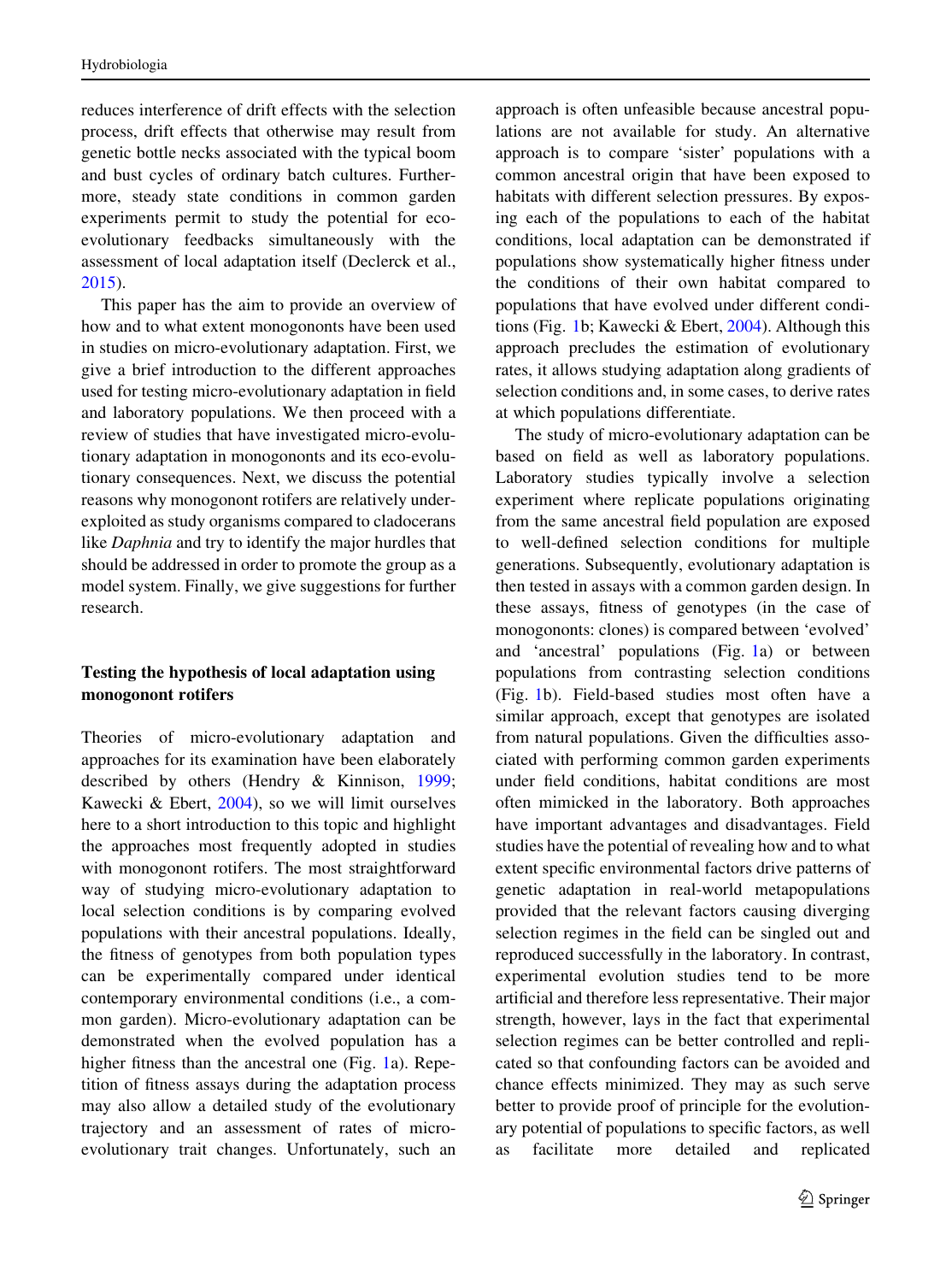<span id="page-3-0"></span>



Fig. 1 Schematic representation of expected fitness reaction norms under the scenario of micro-evolutionary adaptation. a Comparison between the fitness of genotypes from evolved populations with genotypes from ancestral populations. All genotypes are exposed to the same environment representing contemporary conditions. b Fitness comparison of genotypes

investigations of the speed and temporal trajectory of micro-evolutionary adaptations.

The experimental evaluation of micro-evolutionary adaptation requires a careful choice of which trait is to be used as indicator for fitness. With that respect, consideration of the growing conditions and relevant time scale is of great importance. Being cyclic parthenogens, monogonont rotifers are able to alternate between clonal growth and sexual reproduction. Clonal growth can be very rapid because it circumvents the costs associated with sexual reproduction. Sexual reproduction typically results in the production of diapausing eggs, which give rise to genetically diverse offspring and which are needed to survive adverse environmental conditions. Despite being costly on the short term, sexual reproduction is therefore expected to be mainly advantageous in variable habitats and is, through its association with resting stages, indispensable in ephemeral habitats. As a result, in the ephemeral type of habitats, fitness needs to be considered on the long-term encompassing multiple cycles of clonal and sexual reproduction. Such 'long term' fitness can be estimated as the capacity of genotypes to produce high numbers of good quality diapausing eggs (Serra & King, [1999](#page-13-0); Smith & Snell, [2012\)](#page-13-0). Differences in bet hedging strategies with respect to timing of hatching, however, form an important complicating aspect hence the

from populations with common ancestry that have evolved under contrasting selection conditions. Genotypes of both populations are exposed to each of the conditions corresponding to original selection conditions. For a more detailed discussion on different types of reaction norms and their interpretation, we refer to Kawecki & Ebert [\(2004](#page-12-0))

geometric mean of fitness across cycles is a more appropriate measure (Garcia-Roger et al., [2014](#page-12-0)). When fitness is considered within a growing season or in permanent habitats with constant and predictable environments (e.g., standardized laboratory conditions), the success of genotypes will mainly lie in their contemporary capacity to maximize relative abundance ('short term' fitness). Especially with respect to the latter, it is important to consider the type of growth conditions under which selection is taking place. If conditions select mainly for rapid growth at high food concentrations, for example due to frequent disturbances, high predation rates or experimental dilution rates, genotypes with the highest population growth rate will be favored. In contrast, conditions of low population turnover rates associated with strong resource competition will select for genotypes that are best able to reduce food levels below that of the food requirements of competing genotypes. In the first case, comparison of the intrinsic rate of population increase at saturating food conditions may be the most convenient way for evaluating the relative fitness of genotypes. In the latter case, the most straightforward measure of fitness for a genotype is its relative success in competition experiments. This may however be difficult in the absence of molecular markers that allow identification of genotypes. Alternatively, competitive ability may also be derived from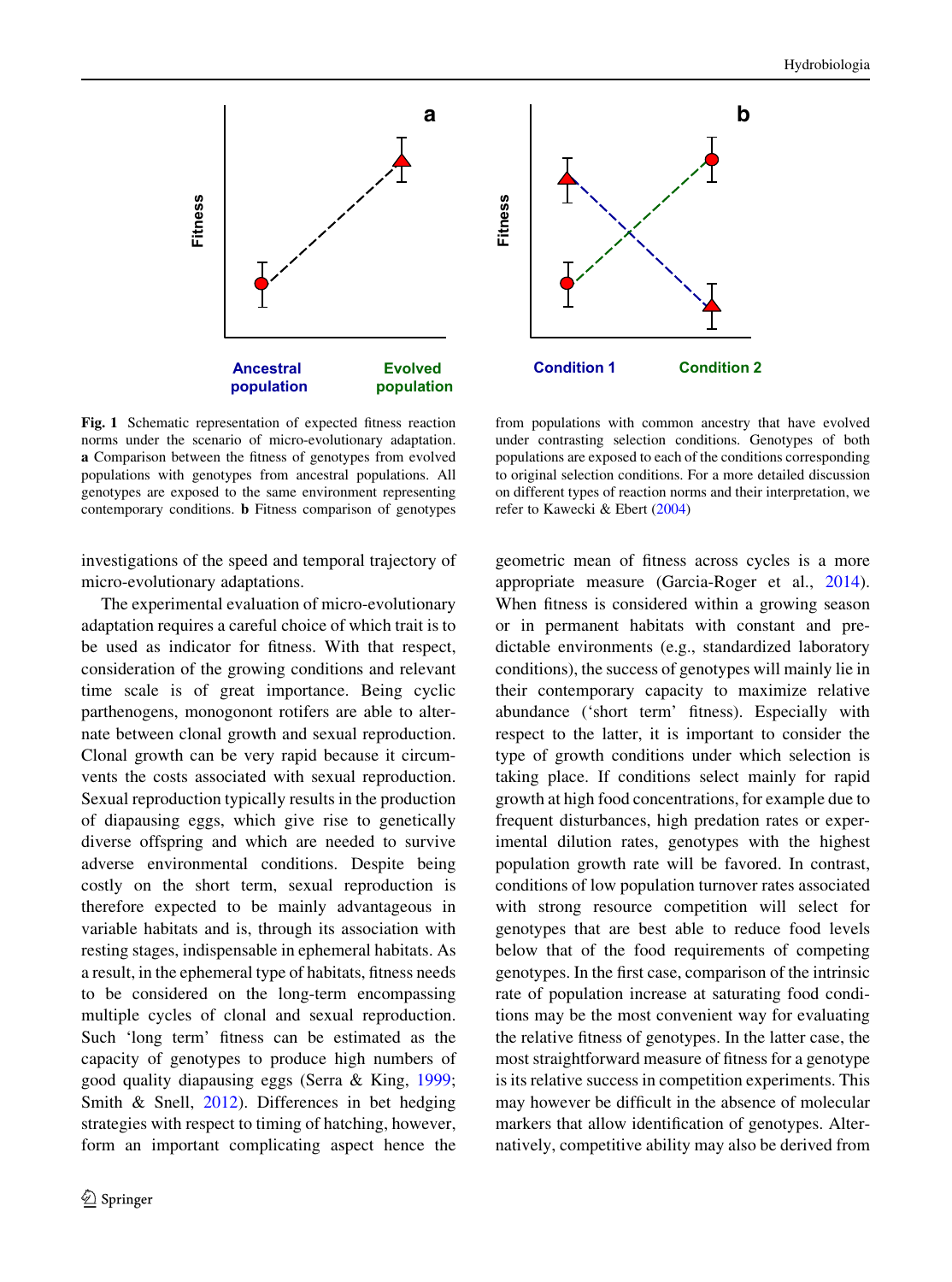the steady state residual food concentration  $(C^*)$  in (semi-)continuous cultures. To conclude, the choice of the right fitness parameter may thus be crucial for testing the hypothesis of micro-evolutionary adaptation. Ideally, such choice should be based on a good understanding of the relevant time scale and the growth conditions under which the investigated populations have adapted. The latter is quite straightforward for laboratory evolution experiments, but is more difficult to assess in field-based studies.

Another issue that is especially relevant for microevolutionary studies with monogonont rotifers is the existence of cryptic species. Since the discovery of cryptic species in Brachionus plicatilis (Gómez & Serra, [1995](#page-12-0); Gómez et al., [2002\)](#page-12-0), the number of rotifer taxa known to be composed of cryptic species has steadily increased during the last decade (Walsh et al., [2009;](#page-13-0) Obertegger et al., [2012](#page-12-0)). Furthermore, several studies have provided evidence for substantial ecological segregation among such species (Gabaldón et al., [2015a](#page-12-0); Papakostas et al., [2016\)](#page-12-0). Because cryptic species are often found to be sympatric (Gómez et al., [2002;](#page-12-0) Gabaldón et al. [2015b](#page-12-0), Papakostas et al., [2016](#page-12-0)), the potential occurrence of multiple species in experimental populations of microevolution studies may incur considerable risks. Indeed, when the species identity of genotypes is ignored, trait shifts in populations may not be unequivocally due to microevolutionary responses, but may as well be caused by changes in the relative abundance of cryptic species. We therefore stress the need of an initial molecular screening and proper identification of all candidate genotypes to be involved in experiments.

### Review of studies using monogononts

We identified a total of 11 empirical studies on microevolutionary adaptation in monogononts. An overview of some main characteristics of these studies is provided in Table [1](#page-5-0). Three studies were field-based, whereas eight studies took an experimental evolution approach. Two studies (Fussmann et al., [2003](#page-12-0); Garcia-Roger et al., [2014\)](#page-12-0) were mainly theoretical. It is remarkable that only two taxa of one single genus have hitherto been considered in studies of micro-evolutionary adaptation in monogononts, i.e., the cryptic species complexes Brachionus calyciflorus Pallas 1766 and *B. plicatilis* Müller 1786. All field studies

so far have involved the B. plicatilis complex whereas B. calyciflorus tends to be more popular in experimental studies. Whereas studies on B. plicatilis consistently checked the identity of cryptic species, this has seldom been done in studies with B. calyci-florus (Table [1](#page-5-0)). With the exception of one study (Scheuerl & Stelzer, [2013](#page-12-0)), experimental studies always made use of chemostats or semi-continuous batch cultures when exposing populations to experimental selection conditions. Tests of adaptation were most often based on the evaluation of short-term fitness indicators, mainly the intrinsic population growth rate or surrogate variables (e.g., lifetime fecundity) and, more rarely, the outcome of direct competition experiments (Stelzer, [2011\)](#page-13-0) or the capacity to suppress food levels (C\*; Declerck et al., [2015](#page-12-0)). So far, only few studies considered evolutionary responses in long-term fitness (i.e., diapausing egg production capacity; Campillo et al., [2011;](#page-11-0) Smith & Snell, [2012](#page-13-0)). All experiments were able to demonstrate evolutionary change within a limited amount of time, i.e., less than 125 days, providing strong evidence for the idea that monogononts have a high capacity to rapidly adapt to a changing environment.

Local adaptation to abiotic conditions and food quality

Studies on local adaptations of natural monogonont populations have so far mainly focused on adaptation to salinity. In a common garden experiment, Campillo et al. ([2009\)](#page-11-0) demonstrated a high evolutionary potential of natural populations with respect to salinity and temperature, as evidenced by pronounced genotype by environment interactions for fitness-related traits, such as total diapausing egg production and intrinsic population growth rate. Campillo et al. ([2011\)](#page-11-0) reanalyzed these data to evaluate the degree of local adaptation to above-mentioned environmental gradients by comparing reaction norms at the population level. The authors found clear patterns of genetic differentiation among populations and some circumstantial evidence for adaptation to salinity and possibly also to habitat permanence in a subset of the populations.

Alcantara-Rodriguez et al. [\(2012\)](#page-11-0) evaluated potential adaptation to reduced salinity using three Mexican populations of the B. plicatilis species complex: two populations from saline lakes and one population from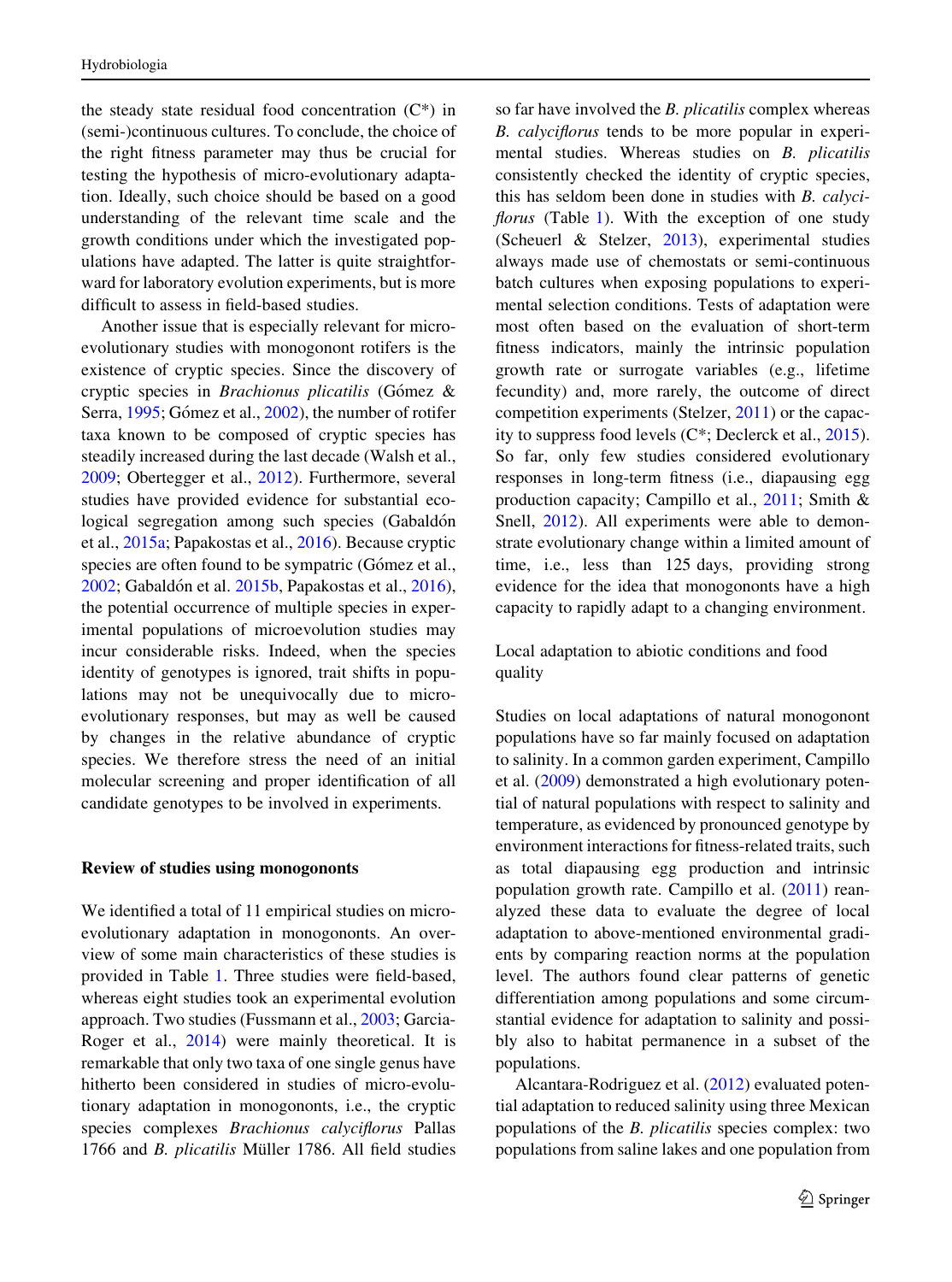<span id="page-5-0"></span>

| Authors                              | Environmental<br>gradient     | Fitness variable<br>under selection | Fitness variable<br>tested | Other traits                    | adaptation<br>Speed of | Repl.                   | Taxon                   |
|--------------------------------------|-------------------------------|-------------------------------------|----------------------------|---------------------------------|------------------------|-------------------------|-------------------------|
| Field-based study                    |                               |                                     |                            |                                 |                        |                         |                         |
| Carmona et al. (2009)                | Unknown                       | Unknown                             | 8                          | Propensity for sex              | $200$ days             | $\frac{1}{2}$           | B. plic.*               |
| Campillo et al. (2011)               | Salinity                      | Unknown                             | r.                         | Egg ratio                       | Unknown                | Yes                     | B. plic*                |
|                                      | Habitat permanence            |                                     | 呂                          | Mixis index                     |                        |                         |                         |
|                                      |                               |                                     |                            | Male production                 |                        |                         |                         |
| Alcantara-Rodriguez et al.<br>(2012) | Salinity                      | Unknown                             | Ľ                          |                                 | $<$ 900 years $(?)$    | $\overline{\mathsf{x}}$ | B. plic.*               |
| Experimental evolution               |                               |                                     |                            |                                 |                        |                         |                         |
| Fussmann et al. (2003)               | g                             | ڽ                                   | 8                          | Mictic ratio                    | <31 days               | Yes $(n = 4)$           | B. cal.                 |
|                                      |                               |                                     |                            | Propensity for sex <sup>1</sup> |                        |                         |                         |
| Becks & Agrawal (2010)               | Spatial heterogeneity         | ڽ                                   | Ë                          | Propensity for sex              | $<$ 105 days           | Yes                     | B. cal.                 |
| Stelzer (2011)                       | ž                             | $\mathrm{C}^*$ and $\mathrm{r}$     | 8                          | Life history traits             | $<$ 28 days            | Yes                     | B. plic.*               |
| Becks & Agrawal (2012)               | Temporal heterogeneity        | ڽ                                   | Ë                          | Propensity for sex              | <60 days               | Yes $(n = 10)$          | B. cal.                 |
| Smith & Snell (2012, 2014)           | Habitat permanence            | C* versus DE                        | 呂                          | Propensity for sex              | $<$ 120 days           | Yes $(n = 6)$           | B. plic.*               |
|                                      |                               |                                     |                            | Life span                       |                        |                         |                         |
|                                      |                               |                                     |                            | Life time fecundity             |                        |                         |                         |
| Becks & Agrawal (2013)               | ž                             | $C^*$ versus $r$                    |                            | Propensity for sex              | <90 days               | Yes $(n = 6)$           | B. cal.                 |
| Scheuerl & Stelzer (2013)            | quantity<br>Salinity and food | ŗ,                                  | ŗ,                         |                                 | <56 days               | Yes $(n = 5)$           | B. cal.                 |
| Declerck et al. (2015)               | P-limitation                  | $\overset{*}{\circ}$                | $\rm\stackrel{*}{\circ}$   | Biomass & yield                 | $<$ 103 days           | Yes $(n = 4)$           | $B.$ $cal$ <sup>*</sup> |
|                                      |                               |                                     |                            | Mortality rate                  |                        |                         |                         |
|                                      |                               |                                     |                            | Body stoichiometry              |                        |                         |                         |
|                                      |                               |                                     |                            | Mictic eggs and males           |                        |                         |                         |

place, *Repl.* refers to whether the study design encompasses independently evolved populations as replicates, with n being the total number of replicate populations across treatments, Taxon identity of investigated specie fitness in test of adaptation, Other tratis other traits for which evolutionary modifications have been assessed, Speed of adaptation time span within which adaptation has taken fitness in test of adaptation, Other traits other traits for which evolutionary modifications have been assessed, Speed of adaptation time span within which adaptation has taken place, Repl. refers to whether the study design encompasses independently evolved populations as replicates, with n being the total number of replicate populations across treatments, Taxon identity of investigated species complex, NR not relevant, C\* residual food concentration, r intrinsic rate of population growth, DE diapausing egg production, CO outcome of competition, LF lifetime fecundity, B. plic B. plicatilis complex, B. cal. B. calyciflorus complex

\* The use of a single cryptic species has been verified \* The use of a single cryptic species has been verified

<sup>1</sup> Estimated through model parametrization procedure Estimated through model parametrization procedure

<sup>2</sup> Springer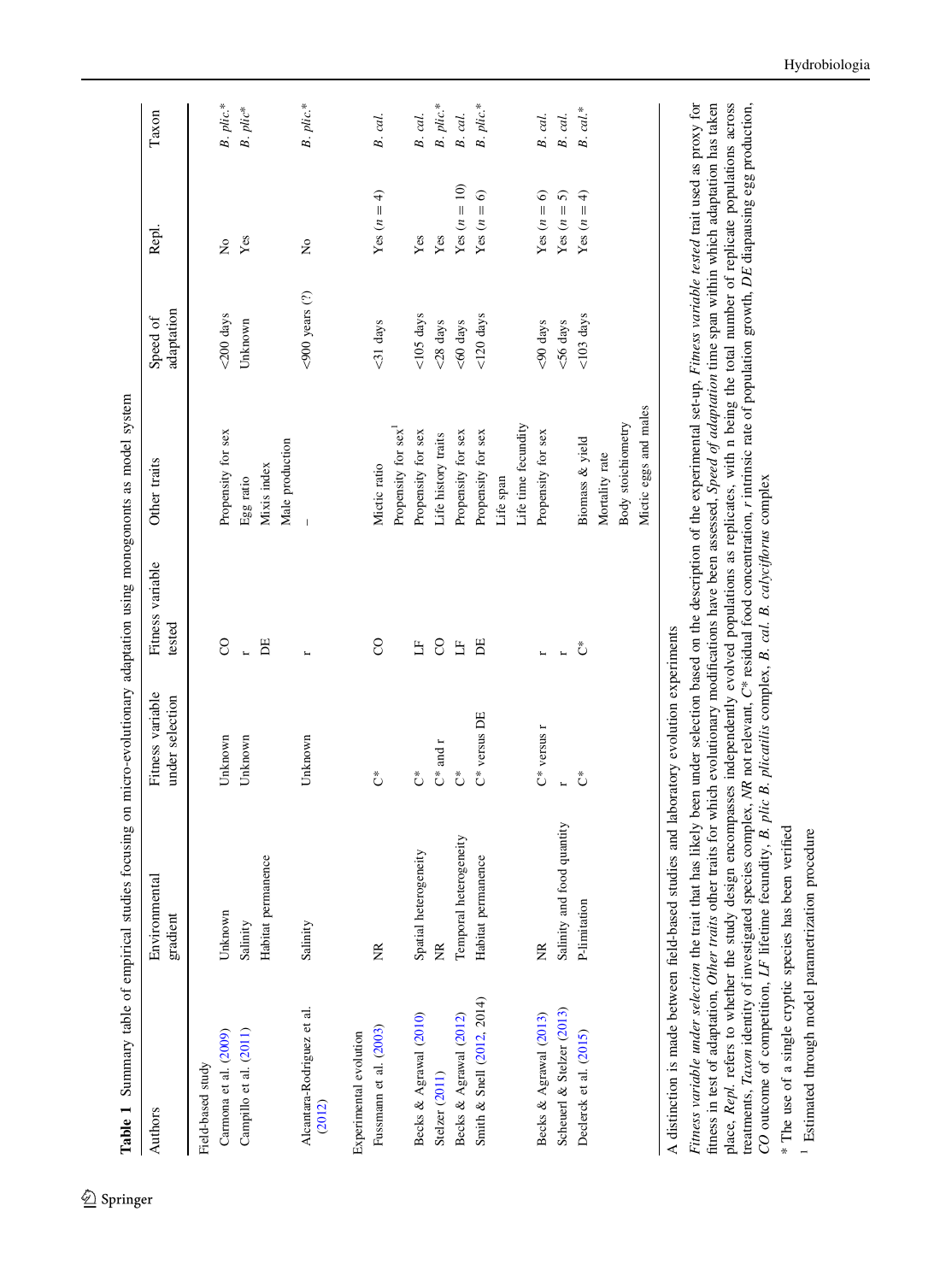a freshwater lake. Three genotypes of each of these populations were cultured under three levels of salinity, each level corresponding to values typical for one of each lake  $(1.1, 6.5, \text{ and } 9 \text{ g } 1^{-1}, \text{ respec-}$ tively). All genotypes realized positive growth rates under highly saline conditions. In the freshwater treatment, population growth rates of all genotypes were strongly reduced, but this reduction was much more pronounced for genotypes of saltwater than of freshwater origin: population growth of the saltwater genotypes became negative, whereas freshwater genotypes were still able to realize a positive population growth. These results strongly suggest that the freshwater population of this halophile species has adapted to the conditions of the freshwater lake. It is difficult to evaluate how rapid this adaptation has developed. COI sequence data show that all of the investigated genotypes belonged to one single COI haplotype. The absence of sequence divergence suggests that the adaptation has originated after colonization of the lakes by this haplotype and that immigration rates of other haplotypes has been very limited or absent. Given the relatively slow divergence rates of the COI gene, it is unclear if this adaptation has been rapid in an eco-evolutionary sense. From a combination of geological and paleolimnological data, the rate of adaptation to freshwater conditions has been estimated to range between 24 and 900 years (Alcantara-Rodriguez et al., [2012\)](#page-11-0).

Rapid adaptation to increased salinity was shown in a laboratory evolution study by Scheuerl & Stelzer [\(2013](#page-12-0)) who exposed replicate identical multiclonal populations of the freshwater species B. calyciflorus to three selection conditions: two conditions representing stressful environments (high salinity and low food availability) and one condition representing 'benign' growth conditions (i.e., low salinity combined with high food availability). By design, the experimental set-up ensured selection for fast population growth and simultaneously allowed the monitoring of this fitness variable during the course of the experiment. Within 56 days, or ca. 43 clonal generations, highly saline conditions resulted in a gradual but strong fitness increase which concurred with high rates of sexual reproduction throughout the experiment. Fitness increments were less pronounced under low-quality food conditions and found to be absent under benign conditions. In addition, a common garden transplant experiment at the end of the selection experiment revealed a fitness reaction norm consistent with local adaptation.

Declerck et al. ([2015\)](#page-12-0) investigated micro-evolutionary adaptation of monogonont rotifers in a context of elemental limitation. They performed a replicated selection experiment subjecting multiclonal populations of B. calyciflorus to equal amounts of food, but with different stoichiometric qualities (phosphorus limited vs. phosphorus replete phytoplankton) under continuous culture conditions. Local adaptation of these experimental populations was studied in two consecutive common garden transplant experiments using semi-continuous cultures after approximately 100 and 200 days of selection. When fed P-limited food (LP), populations adapted to low P-food realized higher steady state biomasses, achieved higher yields and grazed down food to lower levels than did populations with a history of selection by high-P food (HP). The ability of LP-populations to persist at a lower residual concentration of P-limited food strongly suggests competitive superiority to HP-populations under P-limiting conditions. No evidence was found for adaptive changes in rotifer body elemental composition. Instead, adaptation to P-limited food was associated with reduced mortality rates and lower per capita rates of males and sexually produced diapausing eggs. Reduction in sexual investment may therefore have been an important strategy to cope with P-limitation and likely contributed to the relatively high performance of LP-adapted populations under P-limiting conditions. However, other adaptations may also have played a role, such as modifications in the functional response, efficiency of P-metabolism or other forms of homeostasis maintenance or the ability to cope with reduced biochemical quality or digestibility of P-limited algae.

# Rapid evolution of sex and its implications for adaptation

Due to their cyclic parthenogenetic reproduction mode, monogonont rotifers form ideal model organisms for the study of the evolution and adaptive benefits of sex. The occurrence and evolution of sex, its fitness costs and benefits, and its adaptive significance have therefore been a major focus of microevolutionary studies on monogonont rotifers. Sex is costly for several reasons (Stelzer, [2015\)](#page-13-0). Amongst others, sex reduces the number of offspring per parent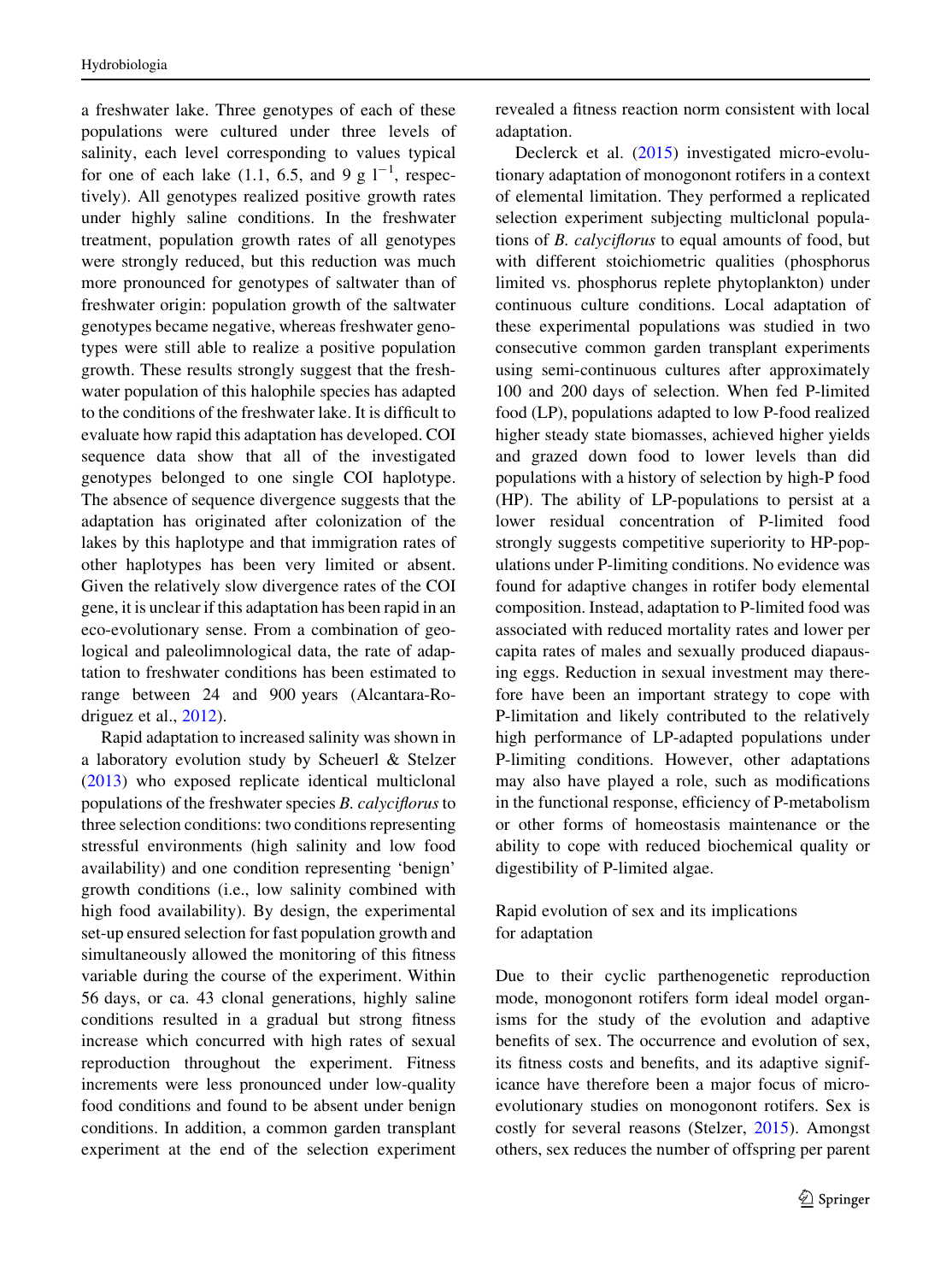at least by a factor of two. Sexual reproduction in monogononts also invariably results in the production of diapausing eggs that do not immediately contribute to population growth. Furthermore, recombination may break down beneficial allele combinations that have been shaped by historic selection (genetic slippage). For such reasons, stable growth conditions are expected to select against genotypes with a high propensity for sex, and several studies have provided evidence for this. Starting with multiclonal populations of B. calyciflorus in single-stage chemostat cultures, Fussmann et al. ([2003\)](#page-12-0) observed a strong reduction of sexual investment through time. Similarly, during the course of one growing season in a brackish pond, Carmona et al. [\(2009](#page-11-0)) observed a strong reduction in the mixis ratio (i.e., proportion of sexual females) of a *B. plicatilis* population concomitant with a genetically determined decrease in the propensity for sex. Stelzer ([2011\)](#page-13-0) confronted cyclic parthenogenetically reproducing strains with closely related obligatory parthenogenetic strains of B. calyciflorus under stable, continuous culture conditions. Especially when cyclical parthenogenetic clones invested a lot in sex, they were rapidly replaced by the obligate asexuals. In a follow-up study, Stelzer [\(2012](#page-13-0)) demonstrated that, compared to the cyclical parthenogens, asexual strains systematically reach higher steady state biomass and reduced residual food to lower levels. A genetics-based loss of the propensity for sex was also observed in (semi)-continuous cultures by Becks & Agrawal [\(2010,](#page-11-0) [2011](#page-11-0), [2013](#page-11-0)), Smith & Snell [\(2012](#page-13-0)) and Declerck et al. [\(2015](#page-12-0)). However, the rate or extent of such loss was also shown to depend on the type of selection regime. Becks & Agrawal  $(2013)$  $(2013)$  showed that the propensity for sex was more strongly reduced in semi-continuous cultures with high compared to low dilution rates. Declerck et al. [\(2015](#page-12-0)) found a stronger constitutive reduction in sexual investment in populations exposed to P-limited compared to P-replete food.

Under natural conditions, however, the environment is often variable and unpredictable. Changes in environmental conditions have been shown to favor sexual reproduction in monogonont rotifers. This can be explained by the adaptive benefits of the genetic diversity generated by sexual recombination. Becks & Agrawal ([2012\)](#page-11-0) showed that rates of sex evolve to higher levels during adaptation, but then decline as fitness plateaus. They also showed that sex enabled faster adaptation by generating higher fitness variability among sexual progeny, despite a reduction of average fitness (Becks & Agrawal, [2012](#page-11-0)). For their experiment, they used populations pre-adapted to two contrasting environmental conditions. Of each population type, they continued growing replicate populations under constant conditions, while subjecting another set of these populations to the alternative regime. Populations which stayed under constant conditions showed a rather constant population density and a permanently low percentage of mictic eggs in the population. In contrast, populations exposed to changed culture conditions first responded with a decline in population density shortly followed by a strong increase in the fraction of mictic eggs (sexual investment). Population densities then recovered and the fraction of mictic eggs decreased to very low levels. A repeated assessment of propensity for sex throughout the experiment revealed a genetic basis for the observed changes in sexual investment. Furthermore, throughout the experiment, the authors monitored fitness differences between sexual and asexual offspring using separate growth rate assays (for details on the design, see Becks & Agrawal, [2012\)](#page-11-0). Sexually produced offspring had a lower mean fitness than asexually produced offspring, both in the constant as well as variable regimes. However, sex resulted in an increased fitness variance. Only when the environment was variable and during the process of selection did a fraction of the sexually produced genotypes have a higher fitness than the asexually produced genotypes. These results provide important insight in the evolutionary mechanisms that may underlie rapid adaptation in many monogonont populations and reveal the benefits of sex during adaptation, despite its considerable average fitness costs. They teach us that rapid adaptation of monogonont rotifer populations to a changing environment in continuous (i.e. non-ephemeral) habitats is not necessarily the product of selection on pre-existing clones (i.e. clonal selection) alone, but that it may also be realized by the short-term generation and proliferation of sexually produced genotypes, at least in taxa of which diapausing eggs have the capacity to hatch quickly after their production and as such contribute to the next generations within a very short time frame. During this process, sexual reproduction is favored and it will persist until fitness is maximized and the costs of sex start outweighing the benefits. From that moment on,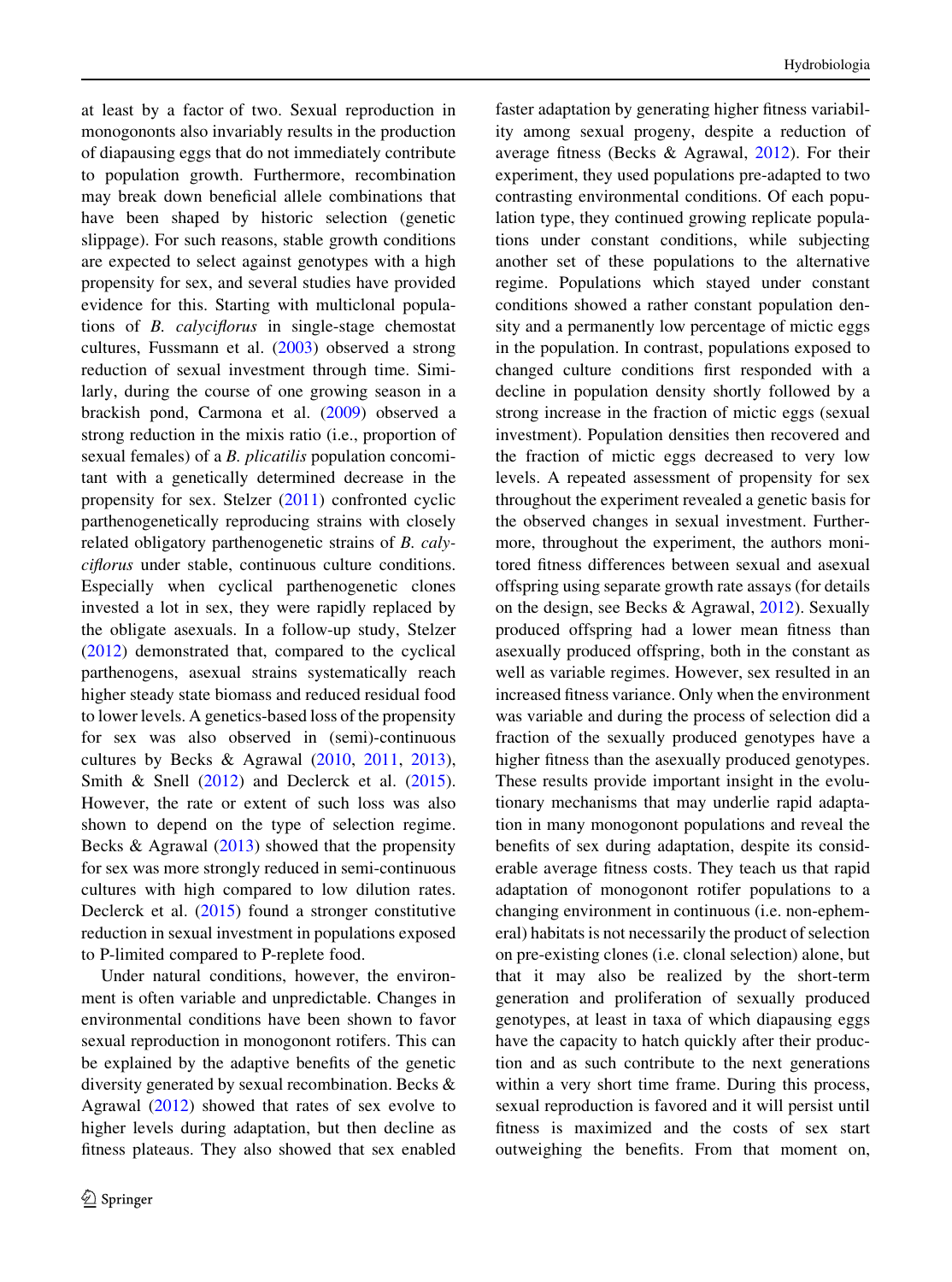selection will act against genotypes with high propensity for sex and the observed proportions of mictic females in populations will decrease. The results of Becks & Agrawal  $(2012)$  $(2012)$  have been corroborated by other studies as well. In an earlier study, Becks & Agrawal ([2010\)](#page-11-0) demonstrated an increased propensity for sex and an increased frequency of occurrence of sexual individuals in spatially heterogeneous compared to homogenous continuous cultures. Adaptation through sustained sexual reproduction may also explain the observation by Scheuerl & Stelzer ([2013\)](#page-12-0) who reported undiminished rates of sexual reproduction in B. calyciflorus populations exposed to stressful levels of salinity despite growth conditions selecting for maximum population growth rate. Similarly to Becks & Agrawal ([2012\)](#page-11-0), Declerck et al. ([2015\)](#page-12-0) also observed high rates of sexual reproduction, but only during an episode of population decline at the start of their selection experiment. A screening of the multilocus genotype composition of these populations with microsatellite markers showed that a high diversity of newly produced genotypes quickly replaced the original clones during this period. This genotype replacement implies that sexually produced diapausing eggs must have hatched rapidly and suggest a higher fitness of at least a fraction of these newly generated genotypes.

Evolution of dormancy and related bet hedging strategies

In ephemeral habitats, production of diapausing eggs forms an essential requirement for population persistence and genotypes will be selected for this trait, provided there is sufficient heritable genetic variation. With some exceptions (Gilbert & Schreiber, [1995](#page-12-0)), sexual reproduction and resting egg formation are tightly linked in monogononts. Selection for diapausing egg production will thus necessarily affect sexual investment, irrespective of other costs and benefits associated with sex. Based on common garden essays involving field-derived genotypes of multiple populations, Campillo et al. [\(2011](#page-11-0)) suggested a negative correlation between hydroperiod duration and the production of diapausing eggs. Such a relationship was indeed experimentally supported by Smith & Snell [\(2012](#page-13-0)). They exposed replicate rotifer populations in chemostats to two treatments, mimicking either permanent or ephemeral habitat. Populations in 'permanent' chemostats were kept under constant growth conditions during the entire course of the experiment. Populations in 'ephemeral' cultures were reset five times over the course of 45 weeks. This was done by replacing the active populations by hatchlings derived from the diapausing eggs produced by these populations. For the rest, conditions in the chemostats were kept as similar as possible. Populations of ephemeral conditions produced higher amounts of diapausing eggs, maintained a higher propensity for sex and contained higher frequencies of mictic females compared to populations exposed to permanent conditions.

In unpredictable, ephemeral habitat, fitness is also expected to be determined by the timing of diapausing egg hatching (Spencer et al., [2001](#page-13-0)). Complete hatching of all diapausing eggs is a risky strategy in an unpredictable habitat where suitable hatching stimuli do not invariably result in a period of benign conditions that allow the successful regeneration of diapausing eggs. In such a habitat, a safer strategy (i.e. a bet hedging strategy) is to hatch only part of the diapausing eggs during each of subsequent periods of favorable conditions. Although this may come at the cost of short-term fitness, it enhances the long-term probability of persistence. Theory predicts that the optimal fraction of hatching eggs will be determined by the probability that favorable hatching conditions will result in a successful growing season. Because of its impact on long-term fitness, the bet hedging strategy can be considered a trait that is expected to be under strong selection by the predictability of the habitat. Although theoretical models allow prediction of bet hedging strategies from habitat predictability (Spencer et al., [2001](#page-13-0); Garcia-Roger et al., [2014](#page-12-0)), straightforward empirical support for such a relationship in monogonont rotifers is so far very limited. Demonstration of such a relationship in natural populations is empirically demanding because it requires long-term field data on such variables as habitat permanence, diapausing egg deterioration, water column diapausing egg production and hatching rates (Garcia-Roger et al., [2014\)](#page-12-0). Undoubtedly, an experimental evolution approach has the potential to alleviate several of these challenges. In accordance with theory, Garcia-Roger et al. ([2014\)](#page-12-0) reported a positive relationship between hatching fraction in diapausing eggs from natural populations and an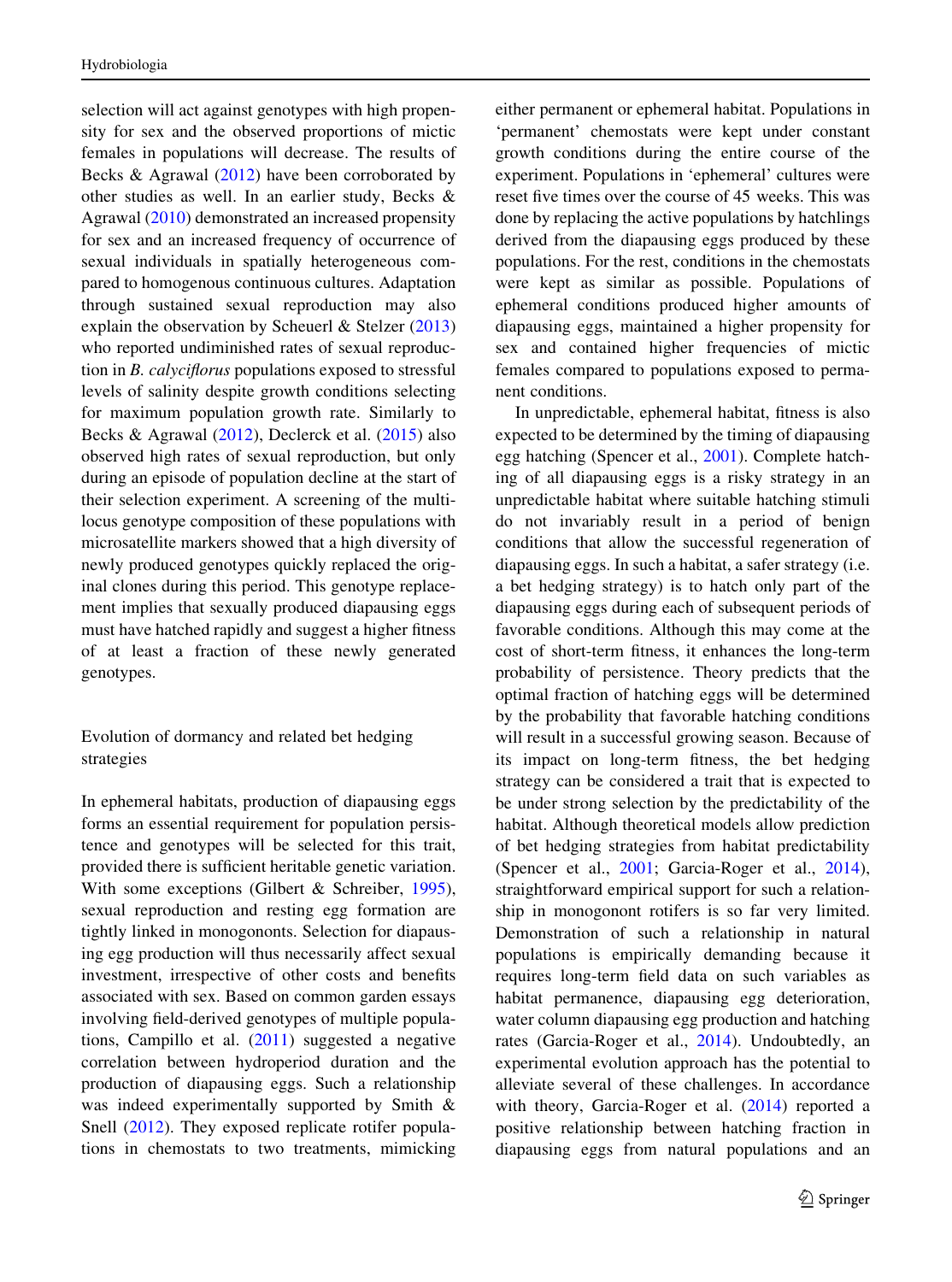assumed proxy of the permanence of their habitat (i.e. zooplankton species richness).

Potential of using monogononts to study ecoevolutionary feedbacks

We have provided ample evidence that monogonont rotifers are capable of adapting rapidly to a changing environment. In all laboratory evolution experiments, adaptation was demonstrated within less than 125 days. Such rapid adaptation may have important ecological implications. Indeed, when micro-evolutionary change takes place at time scales similar to those at which ecological dynamics play, a mutual interaction becomes possible (Hairston et al., [2005](#page-12-0); Fussmann et al., [2007;](#page-12-0) Ellner et al., [2011](#page-12-0)) where rapid evolutionary change may alter the trajectory of ecological dynamics and vice versa. The study of such eco-evolutionary dynamics currently is a rapidly growing field of investigation and holds great promise to deepen our understanding of a wide variety of ecological phenomena in nature (Matthews et al., [2011;](#page-12-0) Schoener, [2011](#page-13-0); Urban et al., [2012](#page-13-0)). So far, the large majority of eco-evolutionary studies involving rotifers used them as grazers of phytoplankton populations and focused on the consequences of microevolutionary change in the algae only (Yoshida et al., [2003;](#page-13-0) Becks et al., [2010\)](#page-11-0). Despite the great potential of monogonont rotifers to evolve rapidly, only few ecoevolution oriented studies have employed them as focal organisms. In single-stage chemostats, Fussmann et al. [\(2003\)](#page-12-0) observed a strong decline in the propensity of B. calyciflorus populations to reproduce sexually, concurrently with changes in their population dynamics. Using a mathematical model, they showed that changes in the population dynamics could only be explained upon incorporation of selection against sexual reproduction as term in their equations. Stelzer ([2012\)](#page-13-0) suggested that a shift from sexually to asexually reproducing B. calyciflorus populations, as observed by Stelzer ([2011\)](#page-13-0), should result in increased steady state rotifer biomass and increased grazing pressure on algae. Contrasting populations adapted to P-limited food with populations adapted to P-replete food, Declerck et al. ([2015\)](#page-12-0) demonstrated higher steady state biomass and lower residual food concentrations of the first compared to the latter under P-limiting food conditions. The observation of different mortality rates and propensity for sex between

populations with different selection histories suggest potentially strong eco-evolutionary consequences for the demography of the rotifer populations as well as their grazing impact on primary producers.

## Monogononts: underappreciated opportunities

Despite their clear advantages, especially for laboratory evolution experiments, monogononts seem to be strongly underexploited in studies of rapid adaptation and eco-evolutionary dynamics, especially when compared to cladocerans. We can only speculate about the reasons for this difference. Admittedly, there are some disadvantages related to the study of monogononts. Their relatively small size may complicate the study of several aspects, e.g. life history, elemental or biochemical composition. A high propensity for sex combined with the capacity of diapausing eggs to hatch quickly after their production often hinders the maintenance of pure genetic lines in the laboratory. The wide occurrence of poorly resolved cryptic species complexes complicates the set-up of laboratory evolution experiments and the interpretation of local adaptation in the field. Another important reason is undoubtedly the larger size of the Daphnia research community and its long tradition in evolutionary and genomic research (Miner et al., [2012](#page-12-0)), which has resulted in the availability of fully sequenced, assembled and annotated genomes (Colbourne et al., [2011\)](#page-11-0) and a broad range of genomic tools. It is our opinion, however, that none of the difficulties mentioned above should prevent monogonont rotifers from becoming commonly used model organisms for evolutionary research. We would therefore call for initiatives within the rotifer community to eliminate the obstacles, for example, by undertaking concerted actions to resolve species complexes and develop reliable and easy-to-use morphological or molecular diagnostic tools that help with their identification. There is definitely the need for whole genome sequencing of members of at least a few key species. Top candidates are species belonging to the genus Brachionus. Species of this genus are particularly amenable to evolutionary research due to their ease of culture and experimental manipulation. This is exemplified by the fact that micro-evolutionary studies so far have been conducted on this genus only. The B. plicatilis complex is a strong candidate taxon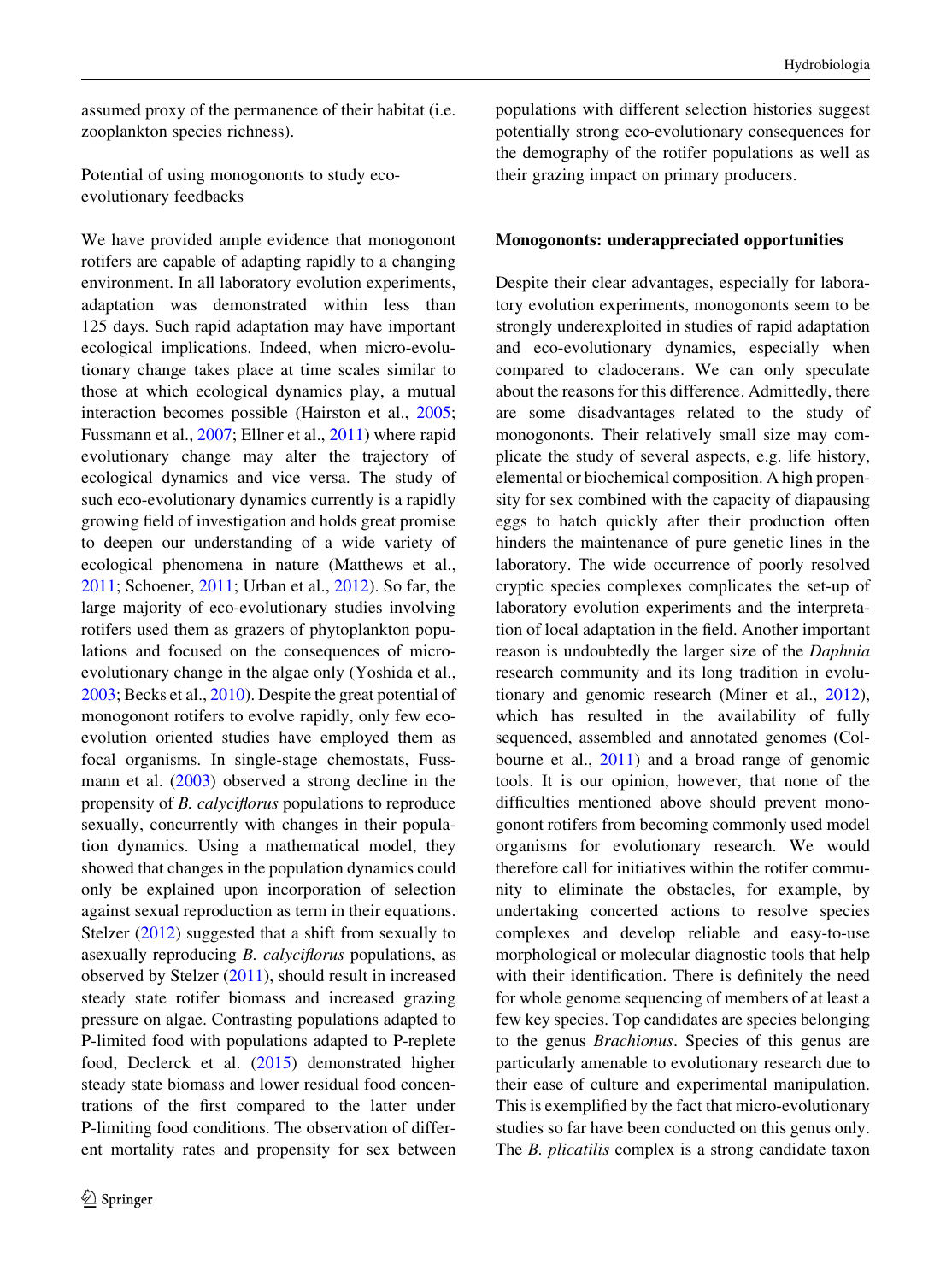because it is by far the most well-documented and resolved monogonont species complex. While B. calyciflorus has also been the subject of many studies, its species complex is yet poorly understood although efforts are currently being done to fill this knowledge gap (Papakostas et al., [2016](#page-12-0)). A major advantage of B. calyciflorus is that it is a common freshwater species in many parts of the world. It is therefore more widely available to researchers as study object for populationoriented studies. Being a freshwater species, it may also be more representative for monogononts than the predominantly saline B. plicatilis.

#### Future perspectives

Here, we have discussed a number of studies that have demonstrated rapid adaptation of monogonont populations to changing environmental conditions, mainly by showing evolution of fitness-related traits. However, in many cases, it remains unclear which are the specific traits that have been under selection and as such, underlie the observed fitness responses (Table [1](#page-5-0)). In-depth knowledge of the traits that are involved in adaptation is, nevertheless, key to better understand its eco-evolutionary consequences and predict its effects on ecosystem functioning. To take the example of adaptation of Brachionus rotifers to P-limitation (Declerck et al., [2015](#page-12-0)), it is yet unknown if adaptation also involves modifications at the level of food ingestion. It is reasonable to expect that the evolutionary response of rotifers to P-limitation would also involve an increased food and therefore P-uptake rate (i.e. compensatory feeding). Conversely, one could also think of an entirely opposite strategy where P-uptake efficiency is increased via the reduction of gut passage time. Grazing pressure on the algal food source and nutrient cycling would be enhanced in the former case, while the opposite would be true in the latter case. Both hypotheses can only be tested via grazing experiments. This example demonstrates that future research needs to focus more on a mechanistic understanding of observed adaptations, by identifying concurrent changes in e.g., physiology, behavior, metabolism, life history strategy. Eventually we should also strive to obtain deeper knowledge on the molecular processes and the genes involved in the adaptations. For monogononts that can be cultured in the laboratory, we advocate the combination of selection and common garden experiments with essays designed to reveal evolutionary modifications in candidate traits expected to be important in contributing to fitness in the altered environment. Such approach can be especially powerful when informed by gene expression profiling. Gene expression profiling describes the measurement of the expression level of thousands of gene products either at the mRNA level (transcriptome profiling) or at the protein level (proteome profiling). Adaptation may involve changed expression levels of those genes whose function has been targeted by selection. Accumulating evidence suggests that selection-mediated gene expression changes may be key in driving local adaptations (Brawand et al., [2011;](#page-11-0) Fraser, [2011,](#page-12-0) [2013](#page-12-0); Enard et al., [2014\)](#page-12-0). Importantly for monogonont rotifers, modern approaches of mRNA and protein quantification allow profiling even without a reference genome (e.g. Martin  $& Wang 2011$ , while functional annotation can be readily achieved for at least a substantial fraction of quantified gene products (e.g. Primmer et al., [2013](#page-12-0)).

Rapid adaptation is most commonly attributed to selection on standing genetic variation. However, a better understanding of the link between phenotypic variation and DNA sequence variation is still needed. As we anticipate the availability of a full genome sequence of *Brachionus* species, the use of genome scans holds a lot of promise. For example, with costefficient methods, such as pool-GWAS (Bastide et al., [2013:](#page-11-0) Schloetterer et al., [2014\)](#page-13-0), allele frequencies of single nucleotide polymorphisms can be compared among individuals from different populations and associations between genomic regions and phenotypic variation can be revealed (for a recent review for good practice of genome scans see Olivier et al., [2016](#page-12-0)). When performed correctly, genome scan methods may allow identifying genes or genomic regions that have been targeted by natural selection, and help with ascribing novel functional roles to candidate loci.

Furthermore, not much is known about the relative importance of de novo mutations or epigenetic modifications. Given that beneficial mutations are very rare, they are unlikely the driving force behind the micro-evolutionary changes reported for small experimental populations in the studies described by this review. However, the question what may be the role of mutation in much larger field populations has so far remained unaddressed. In addition, almost nothing is known about the significance of transgenerational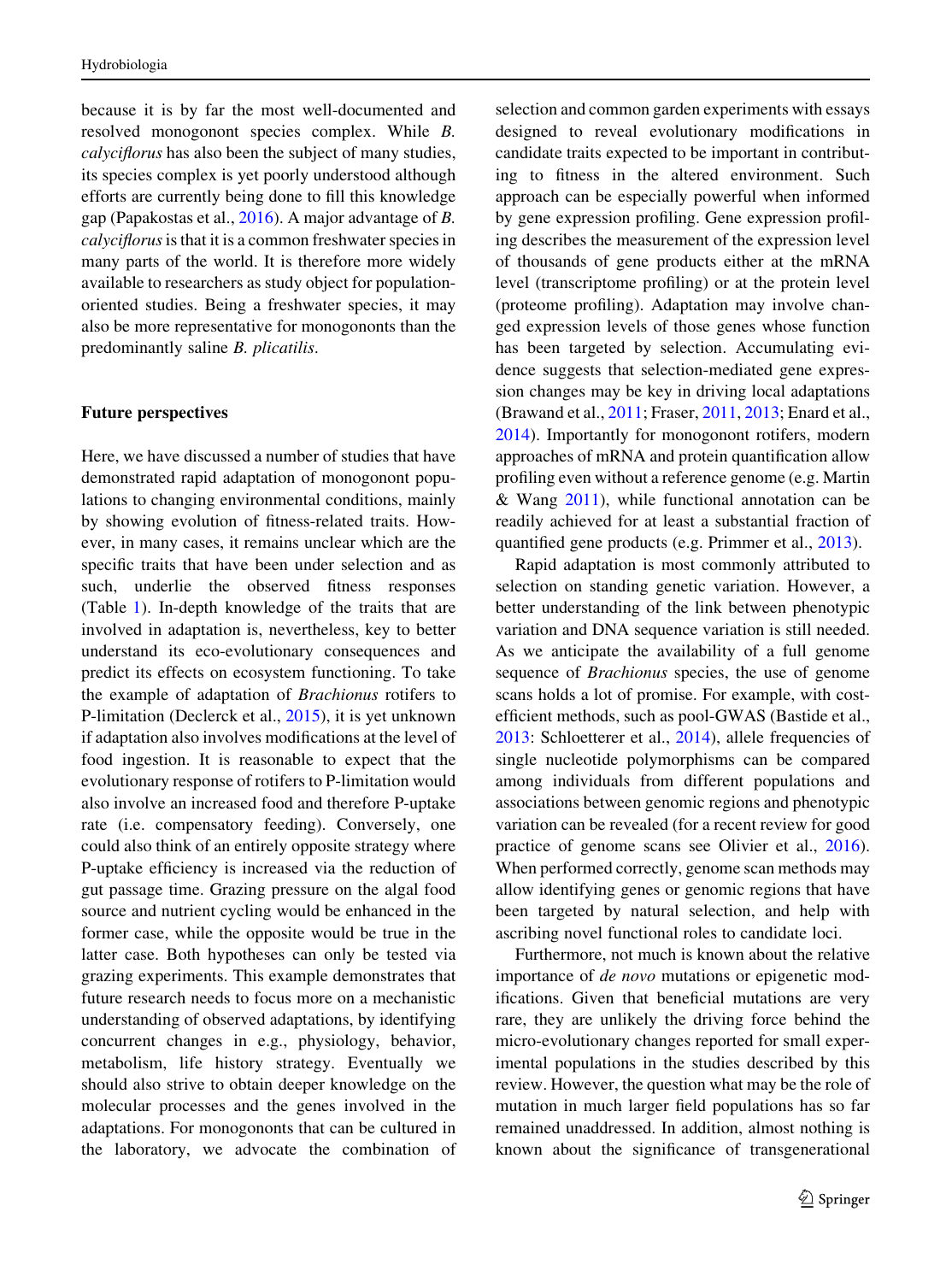<span id="page-11-0"></span>epigenetic variation for monogononts. A first step in answering this question may be realized through 'evolution' experiments where single genotypes instead of genetically diverse populations are exposed to contrasting environmental conditions for multiple generations. Subsequent comparison of the performance of such populations in common garden transplant experiments would allow a first assessment of the potential role of epigenetic mechanisms. Ideally, such experiments are combined with assays designed to reveal variation at the molecular level, e.g. RNAi, DNA-methylation or histone modification screening. Although such molecular essays may not by themselves prove causality between molecular and trait variation, they may give a first indication of what molecular mechanism may be important in steering heritable epigenetic variation.

In conclusion, monogonont rotifers form an excellent model for the study of eco-evolutionary dynamics by means of rapid ecological adaptations. The adoption of an ecological genomics approach, albeit challenging for these microscopic animals, holds great promises as to formulate and test novel and exciting hypotheses for the emerging field of eco-evolutionary research.

Acknowledgments This work was partly supported by a grant to SAJD of the Division for Earth and Life Sciences (ALW) with financial aid from the Netherlands Organization for Scientific Research (NWO). SP acknowledges a grant from the Academy of Finland (No. 258048). We wish to thank K.D. Lemmen and E.M García-Roger for their valuable comments on an earlier version of this manuscript.

Open Access This article is distributed under the terms of the Creative Commons Attribution 4.0 International License ([http://](http://creativecommons.org/licenses/by/4.0/) [creativecommons.org/licenses/by/4.0/\)](http://creativecommons.org/licenses/by/4.0/), which permits unrestricted use, distribution, and reproduction in any medium, provided you give appropriate credit to the original author(s) and the source, provide a link to the Creative Commons license, and indicate if changes were made.

## **References**

- Alcantara-Rodriguez, J., J. Ciros-Perez, E. Ortega-Mayagoitia, C. R. Serrania-Soto & E. Piedra-Ibarra, 2012. Local adaptation in populations of a Brachionus group plicatilis cryptic species inhabiting three deep crater lakes in Central Mexico. Freshwater Biology 57: 728–740.
- Bastide, H., A. Betancourt, V. Nolte, R. Tobler, P. Stoebe, A. Futschik & C. Schloetterer, 2013. A genome-wide, fine-

scale map of natural pigmentation variation in Drosophila melanogaster. Plos Genetics 9: e1003534.

- Becks, L. & A. F. Agrawal, 2010. Higher rates of sex evolve in spatially heterogeneous environments. Nature 468: 89–92.
- Becks, L. & A. F. Agrawal, 2011. The effect of sex on the mean and variance of fitness in facultatively sexual rotifers. Journal of Evolutionary Biology 24: 656–664.
- Becks, L. & A. F. Agrawal, 2012. The evolution of sex is favoured during adaptation to new environments. Plos Biology 10: e1001317.
- Becks, L. & A. F. Agrawal, 2013. Higher rates of sex evolve under K-selection. Journal of Evolutionary Biology 26: 900–905.
- Becks, L., S. P. Ellner, L. E. Jones & N. G. J. Hairston, 2010. Reduction of adaptive genetic diversity radically alters eco-evolutionary community dynamics. Ecology Letters 13: 989–997.
- Bell, G., 2013. Evolutionary rescue and the limits of adaptation. Philosophical Transactions of the Royal Society B-Biological Sciences 368: 20120080.
- Brawand, D., M. Soumillon, A. Necsulea, P. Julien, G. Csárdi, P. Harrigan, M. Weier, A. Liechti, A. Aximu-Petri, M. Kircher, F. W. Albert, U. Zeller, P. Khaitovich, F. Grützner, S. Bergmann, R. Nielsen, S. Pääbo & H. Kaessmann, 2011. The evolution of gene expression levels in mammalian organs. Nature 478: 343–348.
- Burton, O. J., B. L. Phillips & J. M. J. Travis, 2010. Trade-offs and the evolution of life-histories during range expansion. Ecology Letters 13: 1210–1220.
- Campillo, S., E. M. Garcia-Roger, M. J. Carmona, A. Gómez & M. Serra, 2009. Selection on life-history traits and genetic population divergence in rotifers. Journal of Evolutionary Biology 22: 2542–2553.
- Campillo, S., E. M. Garcia-Roger, M. Jose Carmona & M. Serra, 2011. Local adaptation in rotifer populations. Evolutionary Ecology 25: 933–947.
- Carmona, M. J., N. Dimas-Flores, E. M. Garcia-Roger & M. Serra, 2009. Selection of low investment in sex in a cyclically parthenogenetic rotifer. Journal of Evolutionary Biology 22: 1975–1983.
- Colbourne, J. K., M. E. Pfrender, D. Gilbert, W. K. Thomas, A. Tucker, T. H. Oakley, S. Tokishita, A. Aerts, G. J. Arnold, M. K. Basu, D. J. Bauer, C. E. Cáceres, L. Carmel, C. Casola, J.-H. Choi, J. C. Detter, Q. Dong, S. Dusheyko, B. D. Eads, T. Froehlich, K. A. Geiler-Samerotte, D. Gerlach, P. Hatcher, S. Jogdeo, J. Krijgsveld, E. V. Kriventseva, D. Kueltz, C. Laforsch, E. Lindquist, J. Lopez, J. R. Manak, J. Muller, J. Pangilinan, R. P. Patwardhan, S. Pitluck, E. J. Pritham, A. Rechtsteiner, M. Rho, I. B. Rogozin, O. Sakarya, A. Salamov, S. Schaack, H. Shapiro, Y. Shiga, C. Skalitzky, Z. Smith, A. Souvorov, W. Sung, Z. Tang, D. Tsuchiya, H. Tu, H. Vos, M. Wang, Y. I. Wolf, H. Yamagata, T. Yamada, Y. Ye, J. R. Shaw, J. Andrews, T. J. Crease, H. Tang, S. M. Lucas, H. M. Robertson, P. Bork, E. V. Koonin, E. M. Zdobnov, I. V. Grigoriev, M. Lynch & J. L. Boore, 2011. The ecoresponsive genome of Daphnia pulex. Science 331: 555–561.
- De Meester, L., A. Gómez, B. Okamura & K. Schwenk, 2002. The monopolization hypothesis and the dispersal-gene flow paradox in aquatic organisms. Acta Oecologica-International Journal of Ecology 23: 121–135.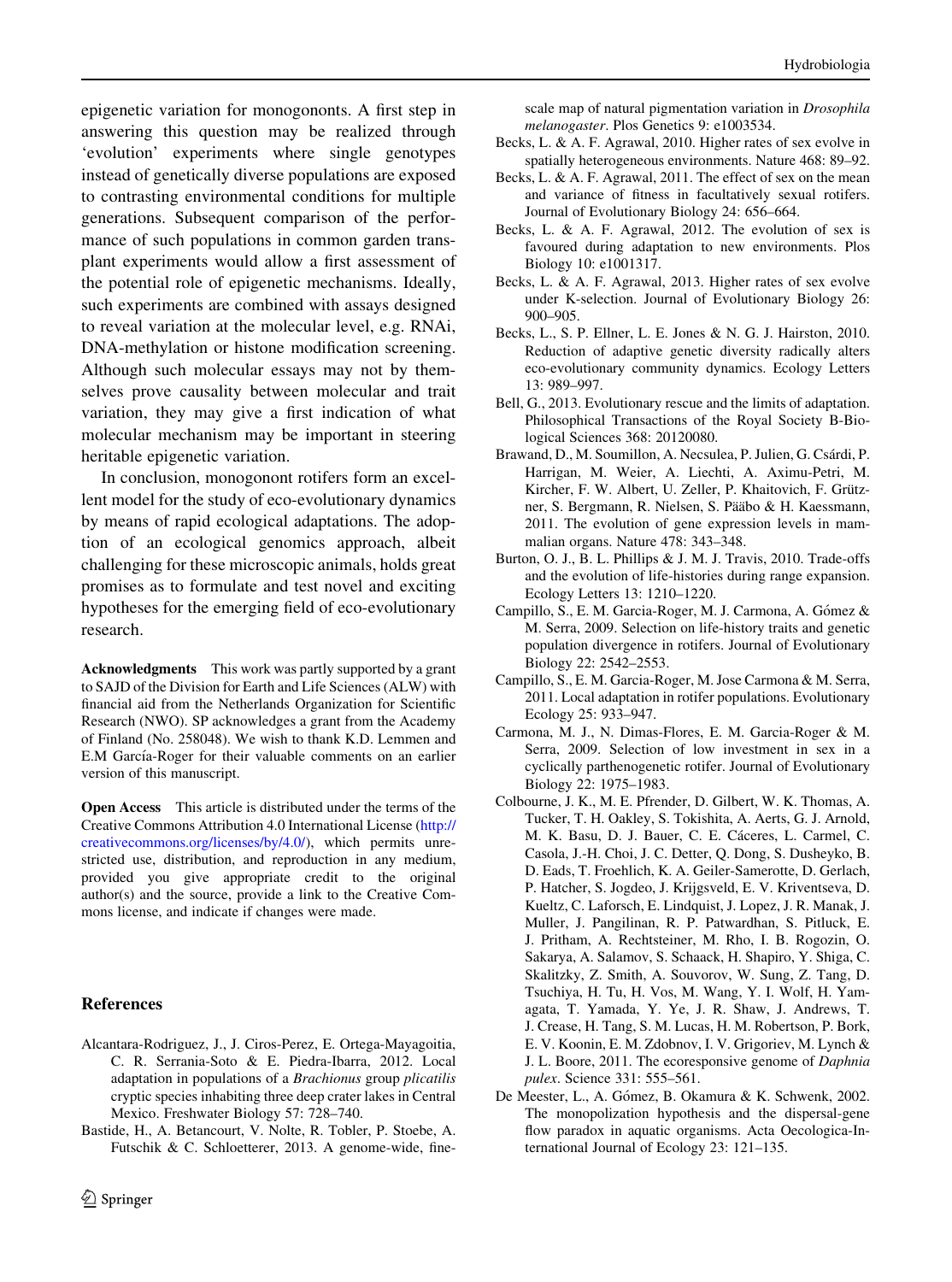- <span id="page-12-0"></span>Decaestecker, E., S. Gaba, J. A. M. Raeymaekers, R. Stoks, L. Van Kerckhoven, D. Ebert & L. De Meester, 2007. Hostparasite ''Red Queen'' dynamics archived in pond sediment. Nature 450: 870–873.
- Declerck, S. A. J., A. R. Malo, S. Diehl, D. Waasdorp, K. D. Lemmen, K. Proios & S. Papakostas, 2015. Rapid adaptation of herbivore consumers to nutrient limitation: eco-evolutionary feedbacks to population demography and resource control. Ecology Letters 18: 553–562.
- Ellner, S. P., M. A. Geber & N. G. Hairston, 2011. Does rapid evolution matter? Measuring the rate of contemporary evolution and its impacts on ecological dynamics. Ecology Letters 14: 603–614.
- Enard, D., P. W. Messer & D. A. Petrov, 2014. Genome-wide signals of positive selection in human evolution. Genome Research Cold Spring Harbor Lab 24: 885–895.
- Fraser, H. B., 2011. Genome-wide approaches to the study of adaptive gene expression evolution Systematic studies of evolutionary adaptations involving gene expression will allow many fundamental questions in evolutionary biology to be addressed. Bioessays 33: 469–477.
- Fraser, H. B., 2013. Gene expression drives local adaptation in humans. Genome Research 23: 1089–1096.
- Frisch, D., P. K. Morton, P. R. Chowdhury, B. W. Culver, J. K. Colbourne, L. J. Weider & P. D. Jeyasingh, 2014. A millennial-scale chronicle of evolutionary responses to cultural eutrophication in Daphnia. Ecology Letters 17: 360–368.
- Fussmann, G. F., 2011. Rotifers: excellent subjects for the study of macro- and microevolutionary change. Hydrobiologia 662: 11–18.
- Fussmann, G. F., S. P. Ellner & N. G. Hairston, 2003. Evolution as a critical component of plankton dynamics. Proceedings of the Royal Society B-Biological Sciences 270: 1015–1022.
- Fussmann, G. F., M. Loreau & P. A. Abrams, 2007. Eco-evolutionary dynamics of communities and ecosystems. Functional Ecology 21: 465–477.
- Gabaldón, C., M. Serra, M. Jose Carmona & J. Montero-Pau, 2015a. Life-history traits, abiotic environment and coexistence: the case of two cryptic rotifer species. Journal of Experimental Marine Biology and Ecology 465: 142–152.
- Gabaldón, C., M. Jose Carmona, J. Montero-Pau & M. Serra, 2015b. Long-term competitive dynamics of two cryptic rotifer species: diapause and fluctuating conditions. Plos One 10: e0124406.
- Garcia-Roger, E. M., M. Serra & M. Jose Carmona, 2014. Bethedging in diapausing egg hatching of temporary rotifer populations: a review of models and new insights. International Review of Hydrobiology 99: 96–106.
- Gómez, A. & M. Serra, 1995. Behavioral reproductive isolation among sympatric strains of Brachionus plicatilis Muller 1786: insights into the status of this taxonomic species. Hydrobiologia 313: 111–119.
- Gómez, A., M. Serra, G. R. Carvalho & D. H. Lunt, 2002. Speciation in ancient cryptic species complexes: evidence from the molecular phylogeny of Brachionus plicatilis (Rotifera). Evolution 56: 1431–1444.
- Gilbert, J. J. & D. K. Schreiber, 1995. Induction of diapausing amictic eggs in Synchaeta pectinata. Hydrobiologia 313: 345–350.
- Hairston, N. G., S. P. Ellner, M. A. Geber, T. Yoshida & J. A. Fox, 2005. Rapid evolution and the convergence of ecological and evolutionary time. Ecology Letters 8: 1114–1127.
- Hendry, A. P. & M. T. Kinnison, 1999. Perspective: the pace of modern life: measuring rates of contemporary microevolution. Evolution 53: 1637–1653.
- Jeyasingh, P. D., A. Ragavendran, S. Paland, J. A. Lopez, R. W. Sterner & J. K. Colbourne, 2011. How do consumers deal with stoichiometric constraints? Lessons from functional genomics using Daphnia pulex. Molecular Ecology 20: 2341–2352.
- Kawecki, T. J. & D. Ebert, 2004. Conceptual issues in local adaptation. Ecology Letters 7: 1225–1241.
- Kerfoot, W. C., J. A. Robbins & L. J. Weider, 1999. A new approach to historical reconstruction: combining descriptive and experimental paleolimnology. Limnology & Oceanography 44: 1232–1247.
- Lynch, M. & H. W. Deng, 1994. Genetic slippage in response to sex. American Naturalist 144: 242–261.
- Martin, J. A. & Z. Wang, 2011. Next-generation transcriptome assembly. Nature Reviews Genetics. 12: 671–682.
- Martínez-Ruiz, C. & E. M. García-Roger, 2015. Being first increases the probability of long diapause in rotifer resting eggs. Hydrobiologia 745: 111–121.
- Matthews, B., A. Narwani, S. Hausch, E. Nonaka, H. Peter, M. Yamamichi, K. E. Sullam, K. C. Bird, M. K. Thomas, T. C. Hanley & C. B. Turner, 2011. Toward an integration of evolutionary biology and ecosystem science. Ecology Letters 14: 690–701.
- Matthews, B., L. De Meester, C. G. Jones, B. W. Ibelings, T. J. Bouma, V. Nuutinen, J. van de Koppel & J. Odling-Smee, 2014. Under niche construction: an operational bridge between ecology, evolution, and ecosystem science. Ecological Monographs 84: 245–263.
- Miner, B. E., L. De Meester, M. E. Pfrender, W. Lampert & N. G. Hairston, 2012. Linking genes to communities and ecosystems: Daphnia as an ecogenomic model. Proceedings of the Royal Society B-Biological Sciences 279: 1873–1882.
- Obertegger, U., D. Fontaneto & G. Flaim, 2012. Using DNA taxonomy to investigate the ecological determinants of plankton diversity: explaining the occurrence of Synchaeta spp. (Rotifera, Monogononta) in mountain lakes. Freshwater Biology 57: 1545–1553.
- Olivier, F., H. Martins, K. Caye & S. D. Schoville, 2016. Controlling false discoveries in genome scans for selection. Mol. Ecol. 25: 454–469.
- Papakostas, S., E. Michaloudi, K. Proios, M. Brehm, L. Verhage, J. Rota, C. Peña, G. Stamou, V. L. Pritchard, D. Fontaneto, & S. A. J. Declerck, 2016. Integrative taxonomy recognizes evolutionary units despite widespread mitonuclear discordance: evidence from a rotifer cryptic species complex. Systematic Biology 65: 508–524.
- Primmer, C. R., S. Papakostas, E. H. Leder, M. J. Davis & M. A. Ragan, 2013. Annotated genes and nonannotated genomes: cross-species use of gene ontology in ecology and evolution research. Molecular Ecology 22: 3216–3241.
- Scheuerl, T. & C.-P. Stelzer, 2013. Patterns and dynamics of rapid local adaptation and sex in varying habitat types in rotifers. Ecology and Evolution 3: 4253–4264.